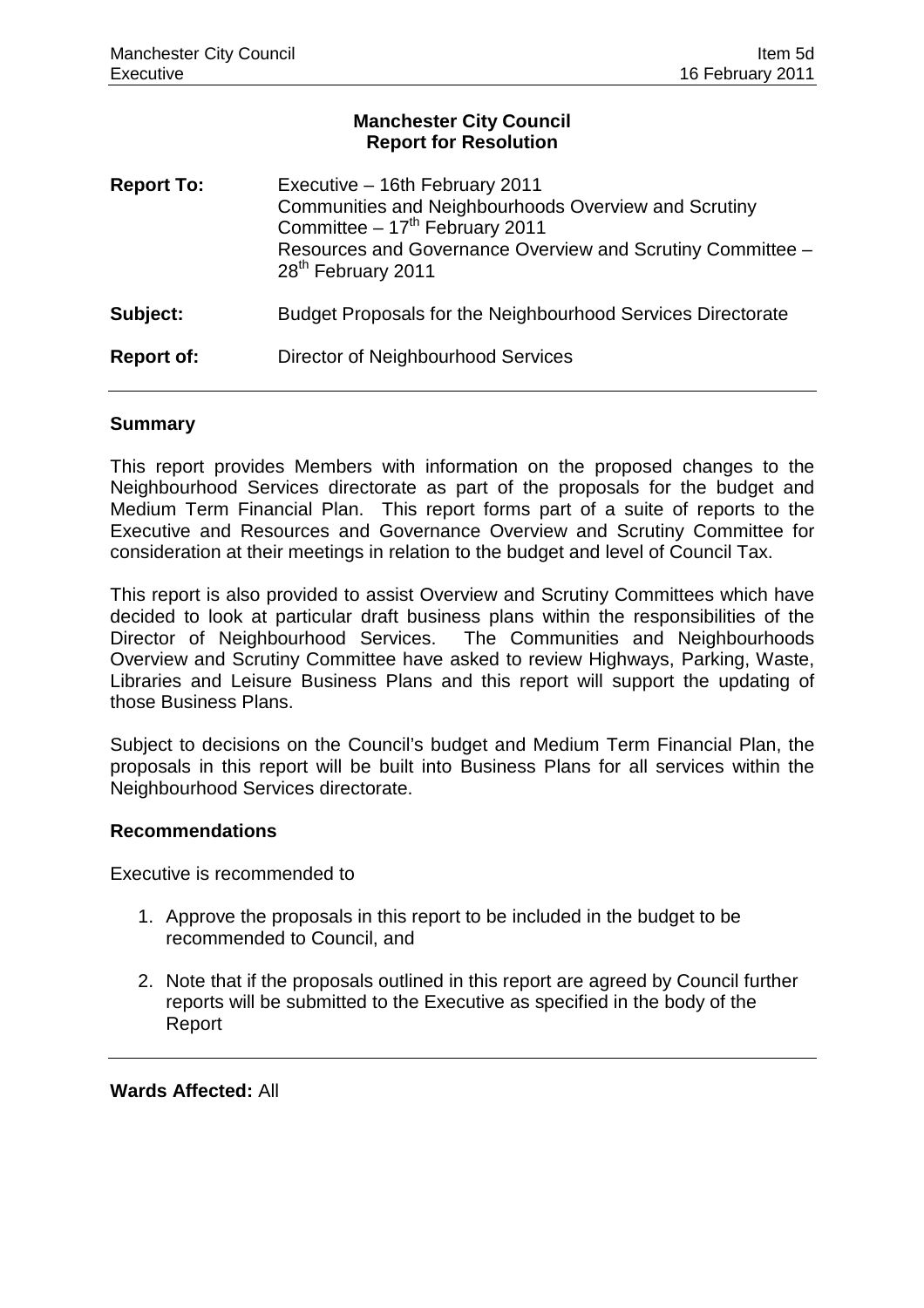| <b>Community Strategy Spine</b>                            | Summary of the contribution to the strategy                                                                                                                          |
|------------------------------------------------------------|----------------------------------------------------------------------------------------------------------------------------------------------------------------------|
| Performance of the economy of<br>the region and sub region | Implementation of the budget proposals will seek<br>to protect economic, social and environmental<br>development of the City.                                        |
| Reaching full potential in<br>education and employment     | All services within the directorate aim to support<br>individuals, families and communities achieve best<br>outcomes.                                                |
| Individual and collective self<br>esteem - mutual respect  | Individual respect and community resilience is a<br>key theme within the Neighbourhood Focus<br>Strategy.                                                            |
| Neighbourhoods of Choice                                   | Creating sustainable neighbourhoods where<br>people want to live, work and to stay as they<br>become more economically independent is key to<br>the budget strategy. |

### **Full details are in the body of the report, along with any implications for:**

- Equal Opportunities Policy Yes. Where appropriate Equality Impact Assessments will be undertaken.
- Risk Management Yes. A risk management approach will be taken for all the proposals outlined in this report.
- Legal Considerations Yes. These are reflected within the report.

### **Financial Consequences – Revenue and Capital**

The proposals set out in this report form part of the draft budget submitted to the Executive, Communities and Neighbourhoods Overview and Scrutiny Committee and Council.

# **Contact Officers:**

Name: Vicky Rosin Position: Director of Neighbourhood Services Telephone: 0161 234 4051 E-mail: v.rosin@manchester.gov.uk

### **Background documents (available for public inspection):**

The following documents disclose important facts on which the report is based and have been relied upon in preparing the report. Copies of the background documents are available up to 4 years after the date of the meeting. If you would like a copy please contact one of the contact officers above.

Report to Executive on 22 December 2010 re Provisional Local Govt Settlement.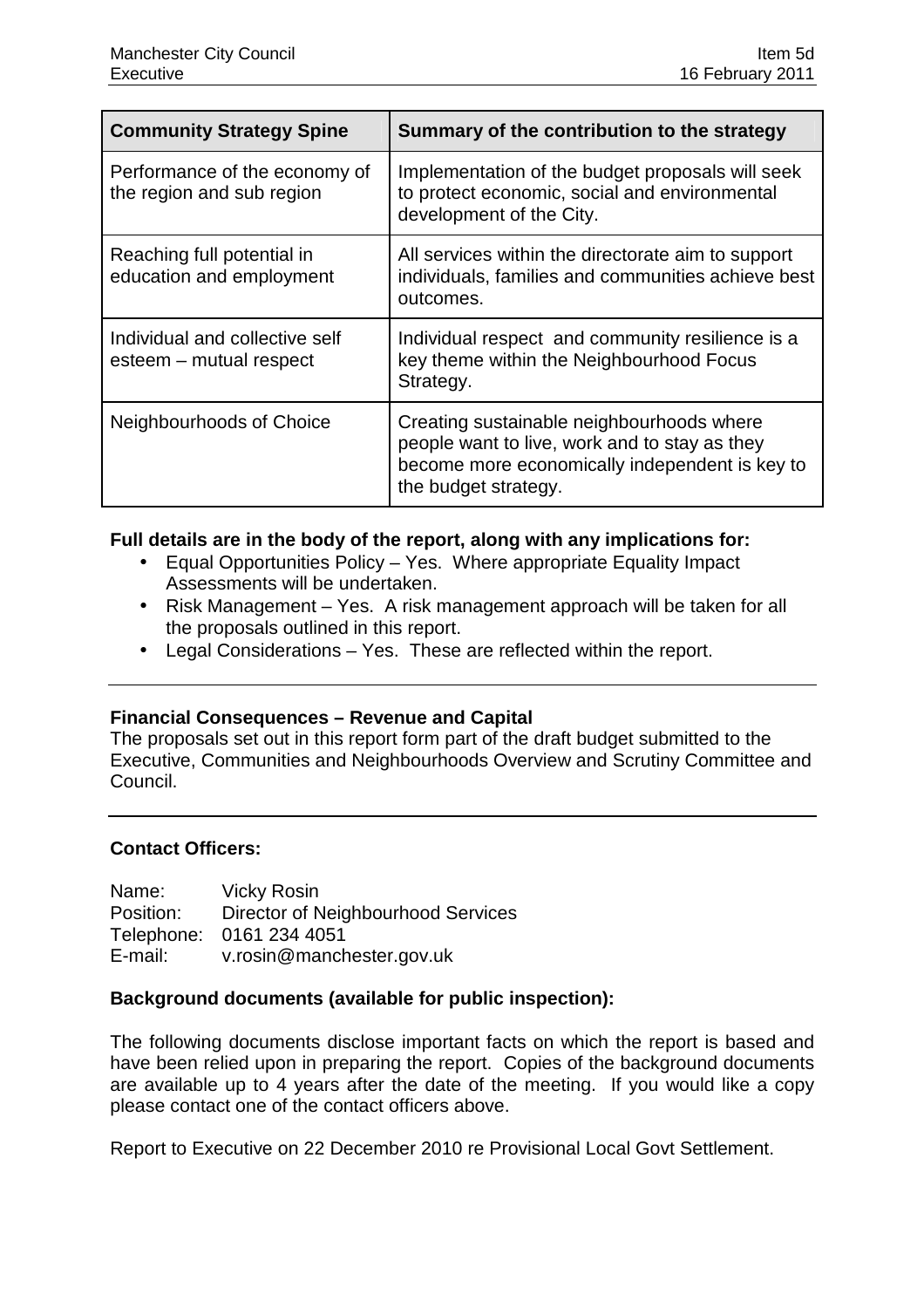Report to Executive on 19 January 2011 on Financial Settlement 2011/12 + 2012/13, workforce issues.

Final Local Government Financial Settlement from CLG 31 January 2011 Personnel Committee Report on 19 January 2011 – Neighbourhood Services Directorate - Proposed amendments to the Senior Management Structure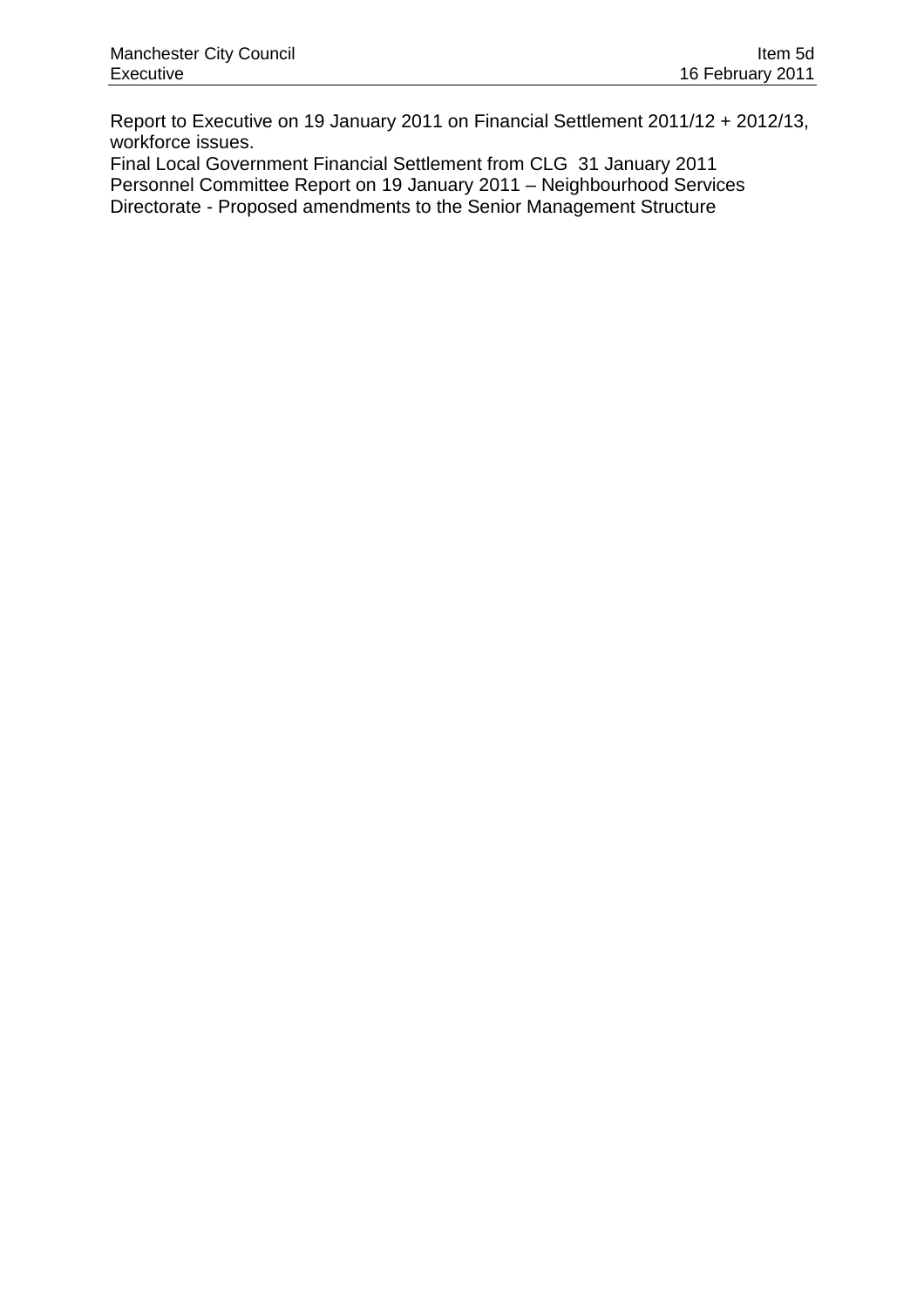## **1.0 Introduction**

### **Budget Overview**

1.1 The Neighbourhood Services (NS) directorate comprises 19 diverse universal, specialist and trading services with a complex budget - £217M gross / £108M net employing 2654 FTE staff. The cash limit budget, before savings and growth proposal, and FTE staff for 2011/12 is shown below.

| <b>Neighbourhood Services</b>                                                  | <b>Gross</b><br><b>Budget</b> | <b>Net</b><br><b>Budget</b> | <b>FTE</b>    |  |
|--------------------------------------------------------------------------------|-------------------------------|-----------------------------|---------------|--|
|                                                                                | £'000                         | £'000                       | <b>Number</b> |  |
| <b>Business Units</b>                                                          | 80,042                        | 11,153                      | 1,665         |  |
| <b>Neighbourhood Delivery Teams</b>                                            | 91,486                        | 60,910                      | 465           |  |
| <b>Community Based Services</b><br><b>Support Services &amp; Environmental</b> | 37,411                        | 29,472                      | 456           |  |
| Strategy                                                                       | 8,125                         | 6,432                       | 68            |  |
| TOTAL                                                                          | 217,064                       | 107,967                     | 2,654         |  |

2011/12 Cash Limit Budget (before saving and growth proposals)

- 1.2 The budget and Medium Term Financial Strategy (MTFS) for the directorate is committed to protecting the economic, social and environmental development of Manchester, with the focus on creating sustainable neighbourhoods where people want to live, work, and will stay as they become more economically independent. This has been a critical factor in supporting the population growth in the City.
- 1.3 The directorate has led the implementation of the Neighbourhood Focus Strategy, to develop, deliver and commission high quality, responsive and accessible services which meet the needs of residents in the most cost effective and efficient manner. Whilst supporting growth and investment our services also seek to build capacity within neighbourhoods, empowering residents, developing skills and resilience to shape their future and their communities.
- 1.4 However, the scale of the financial challenge facing the Council, particularly over the next two years, brings major challenges to Neighbourhood Services. Whilst the transformational change programme being progressed provides new and integrated models for service delivery, for collaboration with partners and innovative ways of funding priority interventions, the budget reductions required cannot be met by such changes and by greater efficiency alone.
- 1.5 The existing Analyse and Improve Manchester (AIM) Programme within NS has already identified and started to achieve significant efficiency savings and the transformation programme provides additional proposals which will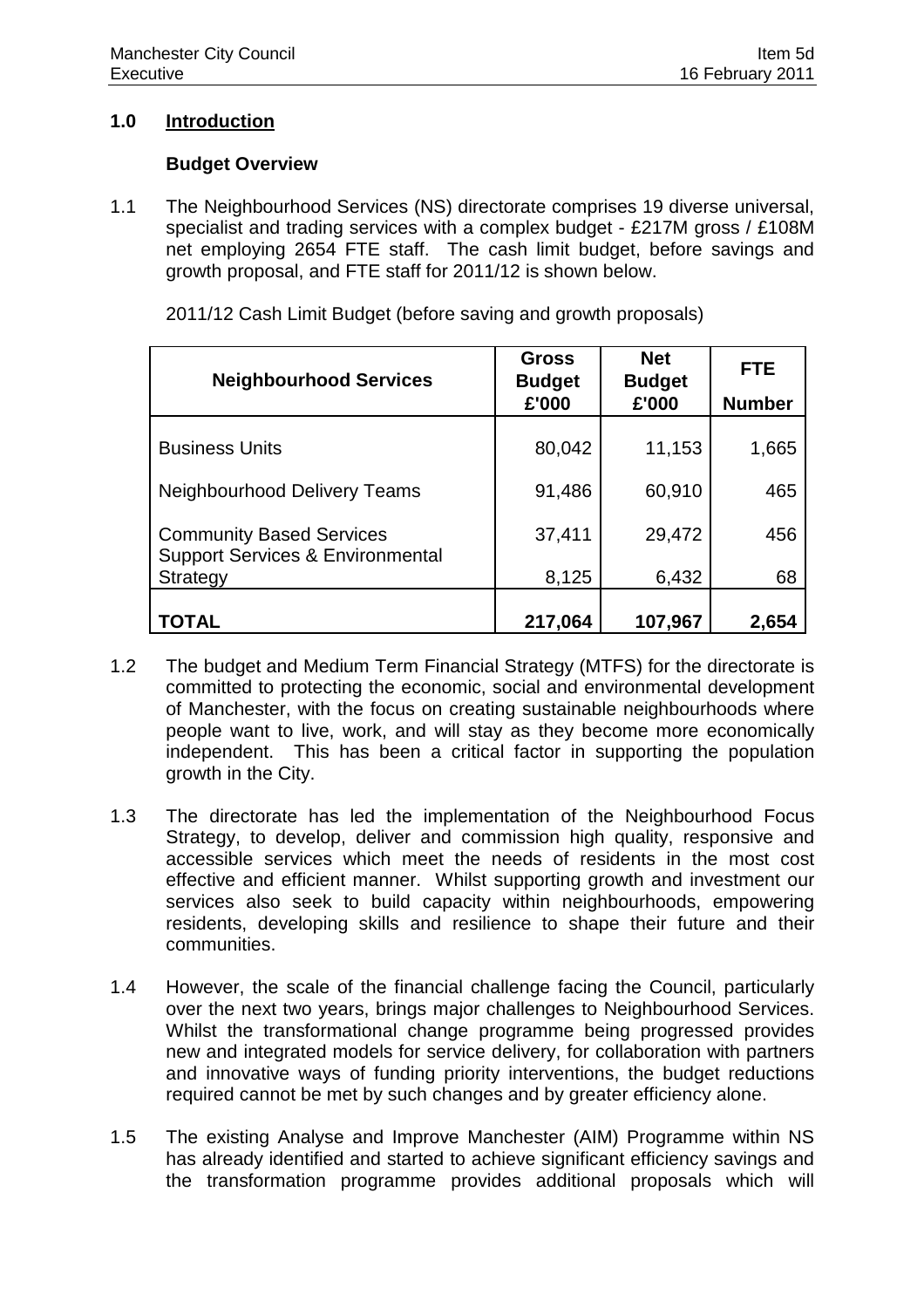accelerate and add to the AIM programme. These savings are insufficient in the light of the local government financial settlement however and further cost and service reductions have had to be identified.

- 1.6 Efficiency savings have been delivered in 2010/11 of **£3.7M**. The savings targeted within Neighbourhood Services were a further **£16.7M** for the period 2011/12 to 2012/13. Prior to the settlement, savings amounting to **£13M** of this original target had been identified and verified as achievable, incorporating a planned reduction of 238 full time posts.
- 1.7 The post settlement savings identified for the directorate are a total of **£31.2M**, an increase of **£18.2M** in the overall savings identified. This incorporates a further reduction of 157 full time posts, taking the total to 395.
- 1.8 The proposals set out in this report to achieve these savings will refocus the resources of the Neighbourhood Services directorate. Whilst our commitment to delivering high quality services to Manchester residents, supporting safe, clean, sustainable neighbourhoods and providing or commissioning excellent community amenities, is at the heart of this budget, it will be immensely difficult given the scale and severity of the budget settlement and reductions in front line services are therefore inevitable.

# **2.0 Reducing and Refocusing Resources**

### **A. Leadership For Reform**

- 2.1 At the heart of the transformation programme within Neighbourhood Services is the delivery of public sector reform, the promotion of a 'one council' approach, giving residents greater clarity in relation to services provided in their localities, with more self service and improved accessibility. The 19 different services will be integrated into 4 broad operational arrangements – Neighbourhood Delivery Teams (NDT), Community Services, Business Units and Back Office / Business Support. Where appropriate staff will be deployed around 5 Strategic Regeneration Framework (SRF) areas and 14 identified localities. The new model for the directorate will facilitate joined up working, an integrated management structure with less layers of management, operating to common goals, bringing buy-in from staff, committed to delivering excellent customer services.
- 2.2 We will work with GMP and with Registered Providers to strengthen and integrate the leadership role in our neighbourhoods, co-locating our teams and refocusing budgets to reduce duplication, maximising the investment in sustainable neighbourhoods.
- 2.3 Our libraries, leisure and sports facilities play a key role in local communities attracting public and private investment, supporting residents to develop skills and self reliance. As part of the transformation of Neighbourhood Services, we are developing a more integrated approach to delivering community services, in particular sport, leisure and library services but also including cultural services, youth activities and play. Again, co-location where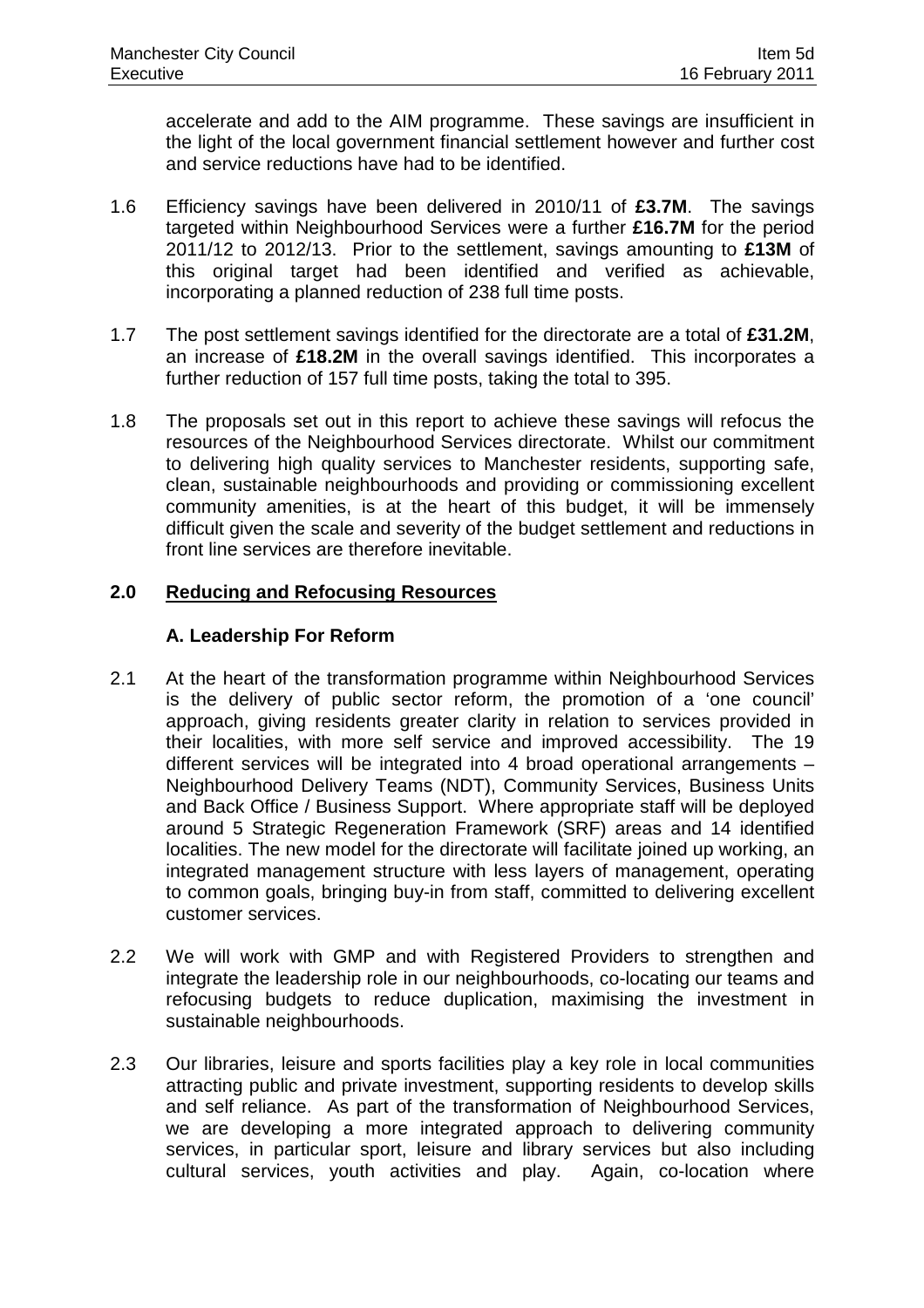appropriate, sharing staff resources and an integrated leadership and management model.

- 2.4 The integration of community services will provide a more consistent and accessible spatial offer to residents within each of the SRF areas. There has been considerable investment in the library and leisure centre estate in recent years and this enables us to make proposals later within this report for the rationalisation of a number of libraries and leisure centres.
- 2.5 Our leadership role within AGMA has been demonstrated through our Environmental Strategy team who have been leading the development of a Greater Manchester (GM) Climate Change Strategy and proposals to provide a GM Environmental Service are being considered. We are developing a model of Civil Contingencies to deliver these functions at a GM level and similarly supporting the investigation into the feasibility of a GM Library Service.

# **B. Universal Services**

- 2.6 Neighbourhood Services provide a wide range of universal services both to internal and external customers. These include services that trade and fully recover costs and those for which there is support through the revenue budget. As part of the transformation programme these services are being reviewed to ensure provision is cost effective and meets the requirements of client departments / external customers and residents and will be combined where appropriate and delivered through business units. These include Fleet Management, Building Cleaning, Town Hall and Catering services, Community Transport, Bereavement Services, Markets, Pest Control and Parking.
- 2.7 As part of planned efficiencies, Business Units had already identified **£1.4M** savings. This included changes to the Community Transport Service to better align it to client needs, efficiencies within the parking service, and extension of CCTV and bus lane controls.
- 2.8 Given the severity of the budget shortfall following the settlement a further **£4M** has now been identified. Business Units' services carry out a wide portfolio of services for other Council departments and external partners and further savings will be made in the following areas:-
- Savings totalling **£350K** will be realised from changes to the Pest Control service.
- Tariff charges will be revised in Bereavement Services and running costs reduced.
- Public conveniences will be closed saving **£295K** with the exception of Mount Street which will be subject to a charge.
- Street Scene Service repairs to the sweeper fleet will be undertaken in-house and additional income will be generated through changes to taxi MOTs. Catering Services, Town Hall Services and Furniture and General Stores will all be subject to structural reviews, particularly of management teams.
- A reduction of services traded internally within the Council from Business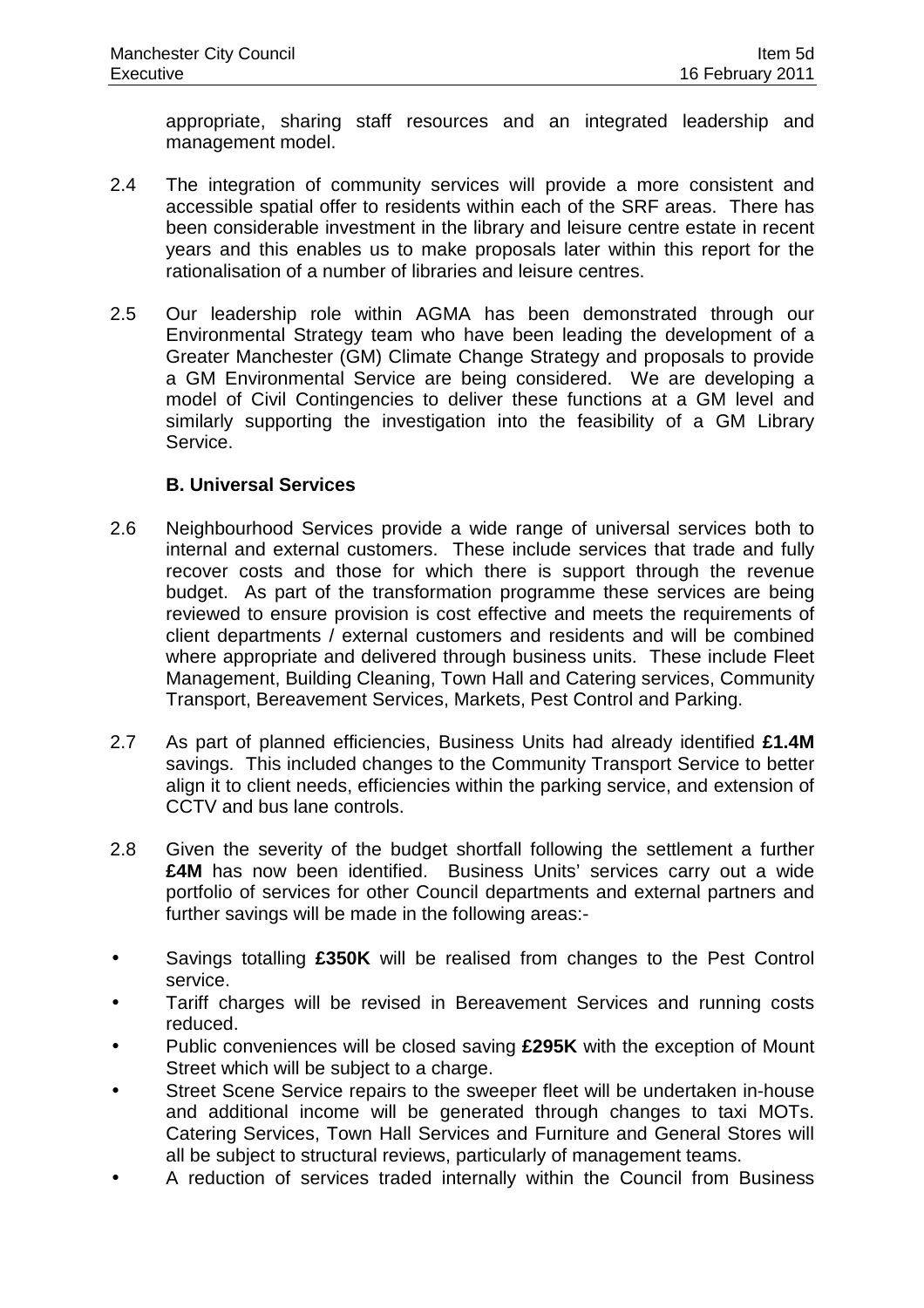Units has been targeted to reduce the Council expenditure by **£3M** from 2012. These savings will be realised by other Council departments as services are withdrawn.

Review of Fees and Charges

- 2.9 In order to deliver maximum efficiencies, the directorate will comprehensively review all fees and charges to ensure that full inflationary rises are reflected where services are charged for. An annual review process for all fees and charges will also be undertaken in future as part of the business planning process. Such changes are subject to consultation and this will be progressed as a key part of the review. In order to ensure a more efficient and effective on street parking service it is proposed to move towards a cashless metering service where customers pay using their mobile phone and credit card. Other authorities have identified significant efficiencies secured whilst maintaining a fully functional service.
- 2.10 A strategic review has also been undertaken of how the existing approach to parking impacts on traffic flow and congestion, particularly in the City Centre. The review has taken into account changing trends concerning traffic flow, including increased visitors to the City Centre on a Sunday and during an extended rush hour, the wider availability, siting and price of car parks, existing and predicted levels of demand for parking, and the availability, accessibility and quality of alternative public transport provision. In considering whether to take such action the Council has an obligation to exercise its functions so as to secure expeditious, convenient and safe movement of vehicular and other traffic and the provision of suitable and adequate parking facilities on and off the highway taking into account the factors contained in section 122 Road Traffic Regulation Act 1984.
- 2.11 A further study will be carried out to inform the final decision on this proposal. The study will consider the existing and predicted levels and demand for parking; the availability and pricing of on and off street parking places; the extent of the congestion problem at the times when it is proposed that the controlled parking zone will operate; the availability, accessibility and quality of alternative public transport and the extent of competing demands for road space and kerb space. Introducing charging for Council owned district centre car parks will be introduced where it will not simply displace parking to residential areas. These proposals will be the subject of a formal consultation process and a further report to the Executive.
- 2.12 The review of charges will be complemented by changes to enforcement to ensure the effective management of on street parking as well as aiding traffic flow throughout the City Centre and along key radial routes and to ease congestion. This will include the introduction of further CCTV cameras to monitor bus lanes targeted at identified hotspots. This proposal will follow the required statutory process. Where enforcement is difficult or sensitive consideration will be given to introducing CCTV cameras to aid enforcement, particularly in areas of the City where congestion is a significant and growing issue. This will be supported by changes to the deployment of Civil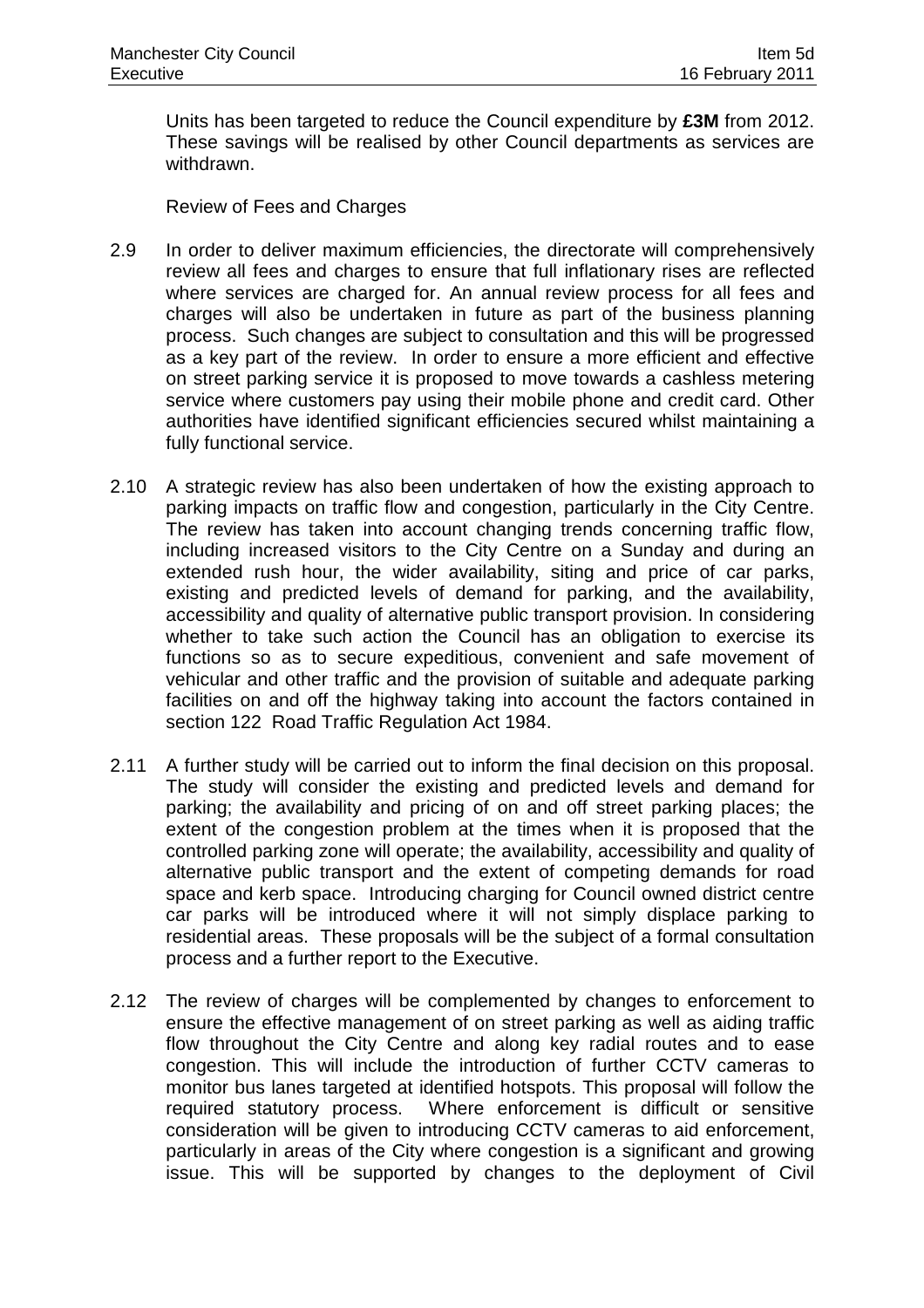Enforcement Officers to ensure greater efficiency and reduced duplication of the resource.

2.13 Final decisions on these proposals will be based on legitimate traffic grounds only. If implemented, the income and efficiencies generated as a result of these changes is estimated to be **£2M**. However, the Executive must note that any increase must be based on transport needs and therefore the final amount that may be generated will be subject to the outcome of the strategic review.

# **C. Targeted Services**

- 2.14 Evidence from participation in the Ardwick Better Life Chances pilot has demonstrated how Neighbourhood Services can contribute to the reduction of dependency and support for families with complex needs. These interventions should not be, or be seen to be, confined to social care and health services; it must include hard enforcement services and the role of NS in joining these up across Registered Providers (Social Housing), Private Sector Housing, Community Safety and Neighbourhood Policing will be critical if we are to make our social intervention work.
- 2.15 There is a risk that our targeting of complex families could lead to perceptions that our support is provided to residents in neighbourhoods who least deserve it when all other public services appear to be being reduced. The role of the new Neighbourhood Delivery Teams will be essential in providing integrated enforcement services to challenge the behaviour of the families concerned. The transfer of the Anti-Social Behaviour Action Team into Neighbourhood Delivery Teams will support the effective use of our compliance functions targeted on specific neighbourhoods, families or individuals.
- 2.16 The NDTs will align and co-locate with the Regeneration Teams to ensure a stronger and more targeted approach to maintaining neighbourhoods as attractive places to live. This is key to challenging the atmosphere of hostility to self reliance created by some families in some neighbourhoods and in keeping people in Manchester when they become productive.
- 2.17 Our Community Services have worked closely with Children's Services to ensure the development of an integrated neighbourhood offer to young people as part of the Valuing Young People Strategy and will respond to specific targeted commissioning of youth provision as Children's Services withdraw from their current role as a direct provider of Youth Services.

### **D. Neighbourhoods**

2.18 Neighbourhood Delivery Teams (NDT) bring operational and enforcement services together under one management structure. This will be further enhanced through the integration of key elements of the Crime and Disorder function into Neighbourhood Services as part of NDT. The savings identified from the development of the NDT as part of AIM and transformation activity prior to the settlement totalled **£5.3M**.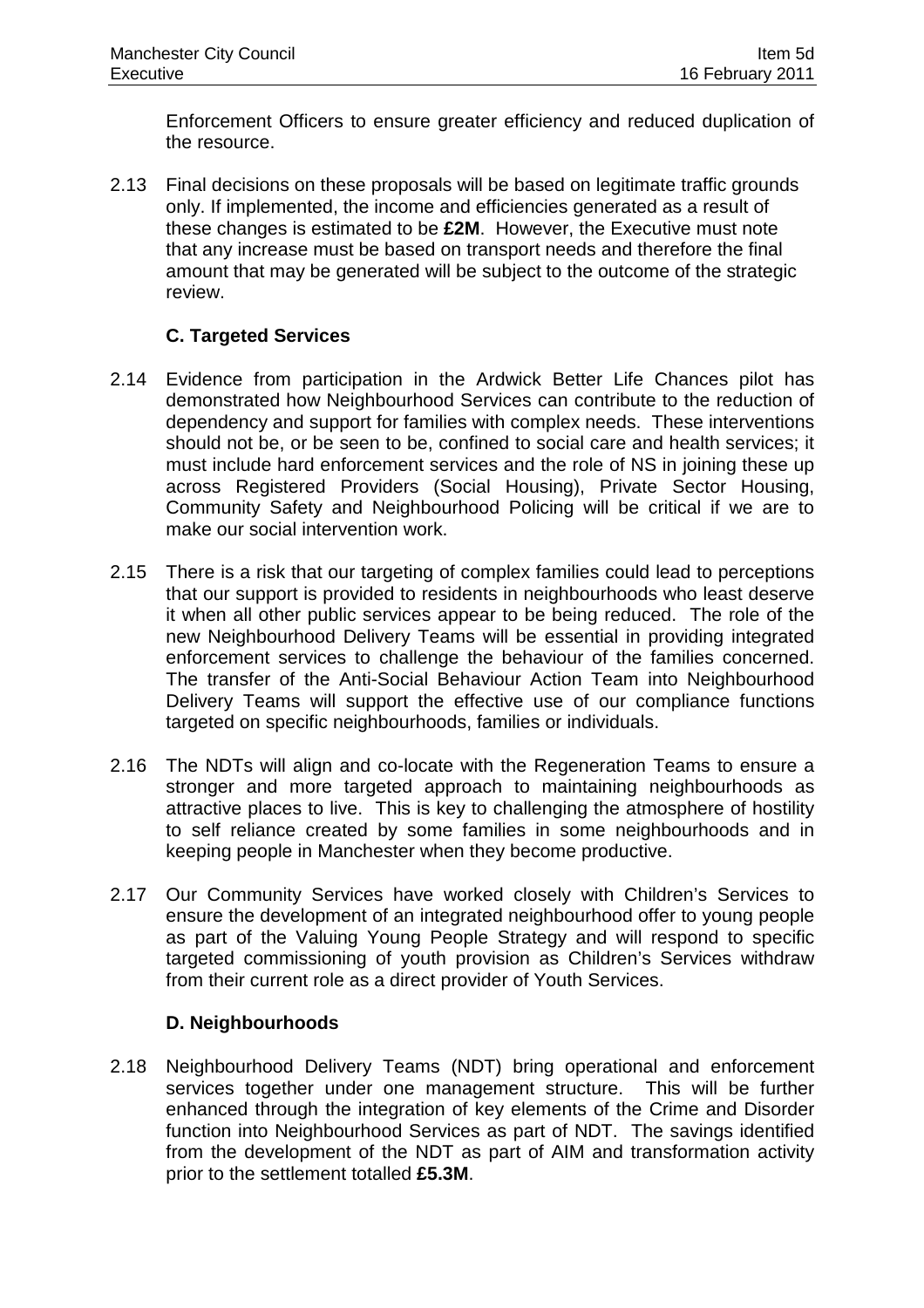- 2.19 In addition to this, planned efficiency savings in Highways and Private Sector Housing have also identified **£250K** and **£647K** respectively.
- 2.20 The outcome of the settlement has required a re-appraisal of the size and make up of the NDT structure. This will also mean a reduction in the nature and frequency of services carried out by the locality teams. A further saving of **£822K** is proposed to be secured through reducing management posts, operational and compliance posts.
- 2.21 Additionally, deeper and more radical proposals have been required to meet the new budget targets following the budget settlement and these include:
	- Waste and Recycling service Service changes and improvements have had a positive impact and driven up recycling rates. Further changes are necessary however to continue to increase recycling and reduce the cost of the levy paid to the Waste Disposal Authority. These will include prioritising recycling collection over residual waste collection, rolling out a new approach co-ordinating bulky, flytip and passage clearance, charging for replacement waste bins, charging for more than two bulky refuse requests per year, changing the process around missed bins and reducing by one the number of collection rounds. In total these changes will secure savings of **£2.73M** including the reduction in the cost of the levy. We will undertake Equality Impact Assessments where necessary.
	- Private Sector Housing Service Additional staffing efficiencies from the transaction, access, administration and policy and performance teams will realise further efficiencies of **£328K**.
	- Street Management

Further savings will be found from not implementing any uncommitted Neighbourhood Funding Requests, particularly those related to environmental works, realising savings of **£298K**. Other changes include savings in Street Scene Services, particularly through revising shift patterns to move away from night time street cleaning and a reduction in the frequency in some street cleaning rounds where current standards allow. This and other savings from previously funded WNF services will achieve **£796K**. Further savings relate to revising the opening hours of the vehicle pound, reducing street washing by 50% and increasing the charges for badge fees for handing out flyers - **£231K**.

• Highways Services

Additional changes to the service to realise a further **£1.908M** to take account of the significant reduction in capital funding, with further changes to network management and a review of funding arrangements for school crossing patrols and road safety education activity to encourage schools to take direct responsibility for these services.

#### Community Services

2.22 The savings identified from the development of Community Services, in particular the sport, leisure and library services, as part of AIM and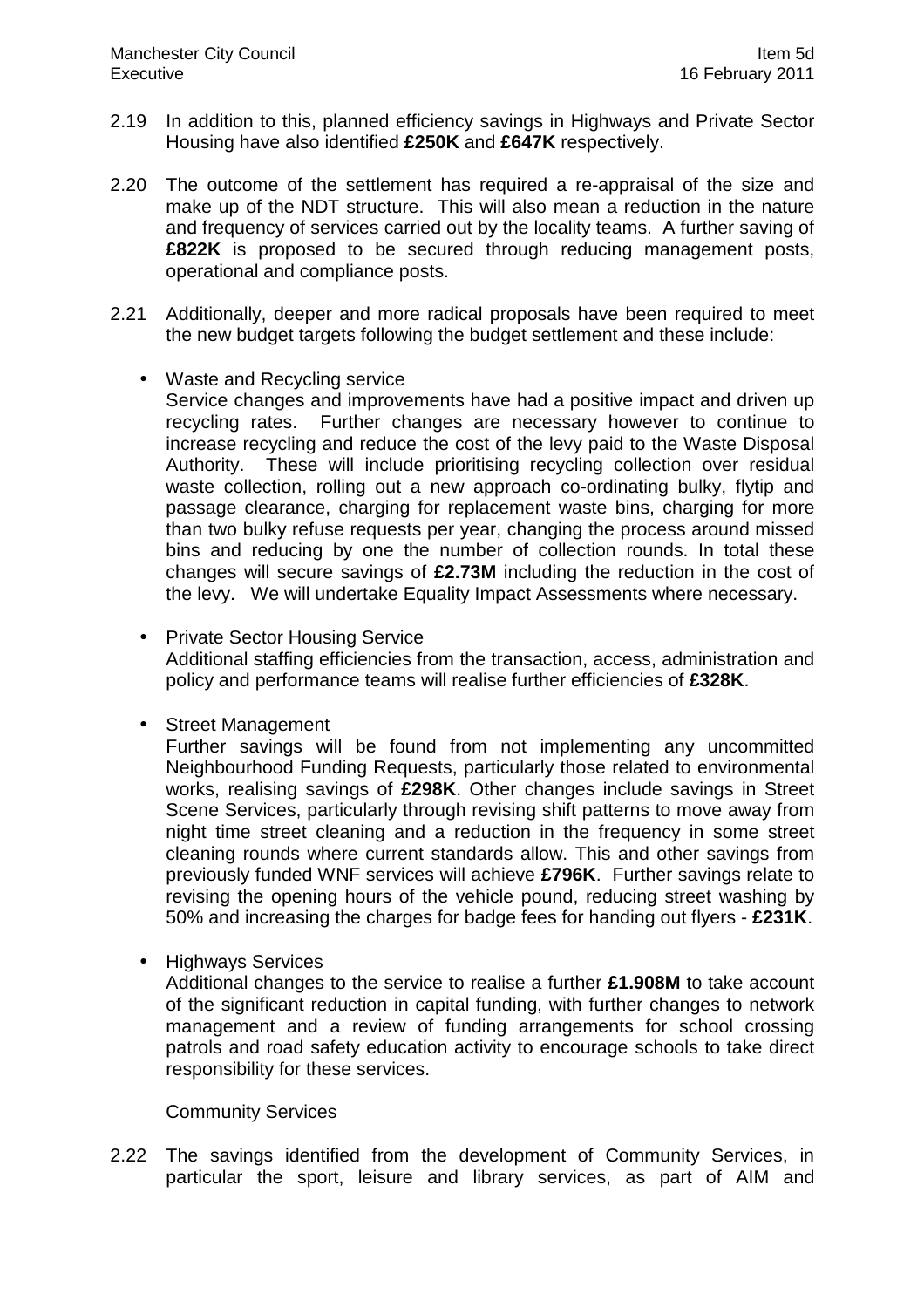transformation activity prior to the settlement totalled **£2.7M**.

- 2.23 The severity of the outcome of the settlement has required a reassessment of the service offer that can be provided with a need to both further rationalise the building offer and reappraising the services that can be provided within a reduced estate.
- 2.24 A strategic indoor leisure review has identified a number of community facilities which are failing to meet fit for purpose standards because of their age and poor condition and which have considerable investment needs as well as high maintenance costs. As a result of this review it is proposed to close Levenshulme Pool, particularly because of the condition of the building which requires substantial capital investment and its lower usage figures. There is capacity at the Manchester Aquatics Centre and the newly built Wright Robinson Community & Dry Sports Leisure Facility. This would give a saving of **£294K**. Miles Platting Pool will close when the proposed new Joint Service Centre, scheduled to open late 2012, is available. The Leisure Services facilities are delivered through Trust arrangements and the legal implications of any proposals will need to be carefully considered. In particular the Council has lease arrangements with the Trust(s) and also management arrangements for the provision of the services that will need to be reviewed. Subject to the approval of this proposal in principle a full consultation exercise will be carried out which will include an equality impact assessment and consideration of re-provision in due course. The outcome will be reported to Executive for a final decision.
- 2.25 Proposed alternative management arrangements will be developed for Arcadia, Ardwick, Ten Acres, Debdale Sailing Centre and Abraham Moss Leisure Centre. It is anticipated these options could generate savings of **£1M**.
- 2.26 Further savings options have been identified by the rationalisation of buildings within Outdoor Leisure as well as savings within the grounds maintenance contract along with changes to service delivery. Additional savings have also been identified within Sports Development, Active Lifestyles, Major Sports Events and through further changes to the implementation of the Community Services model amounting to **£0.8M**.
- 2.27 The proposal to develop a new cultural facility at First Street provides an opportunity for early integration between the Library Theatre Company and Cornerhouse with associated efficiencies as a result of removing duplication, particularly of back office activities and accommodation costs with a saving of **£143K**.
- 2.28 The Libraries and Information Service has been transformed in recent years and two thirds of Libraries in Manchester have received capital investment over the last 7 years. In 2010 alone 5 new or refurbished libraries were opened. Furthermore, Central Library is undergoing major refurbishment as part of the Town Hall Transformational Project. 2011/12 will also see a new library in Victoria Avenue which will replace the current Higher Blackley Library. This investment has led to a vast improvement in usage and customer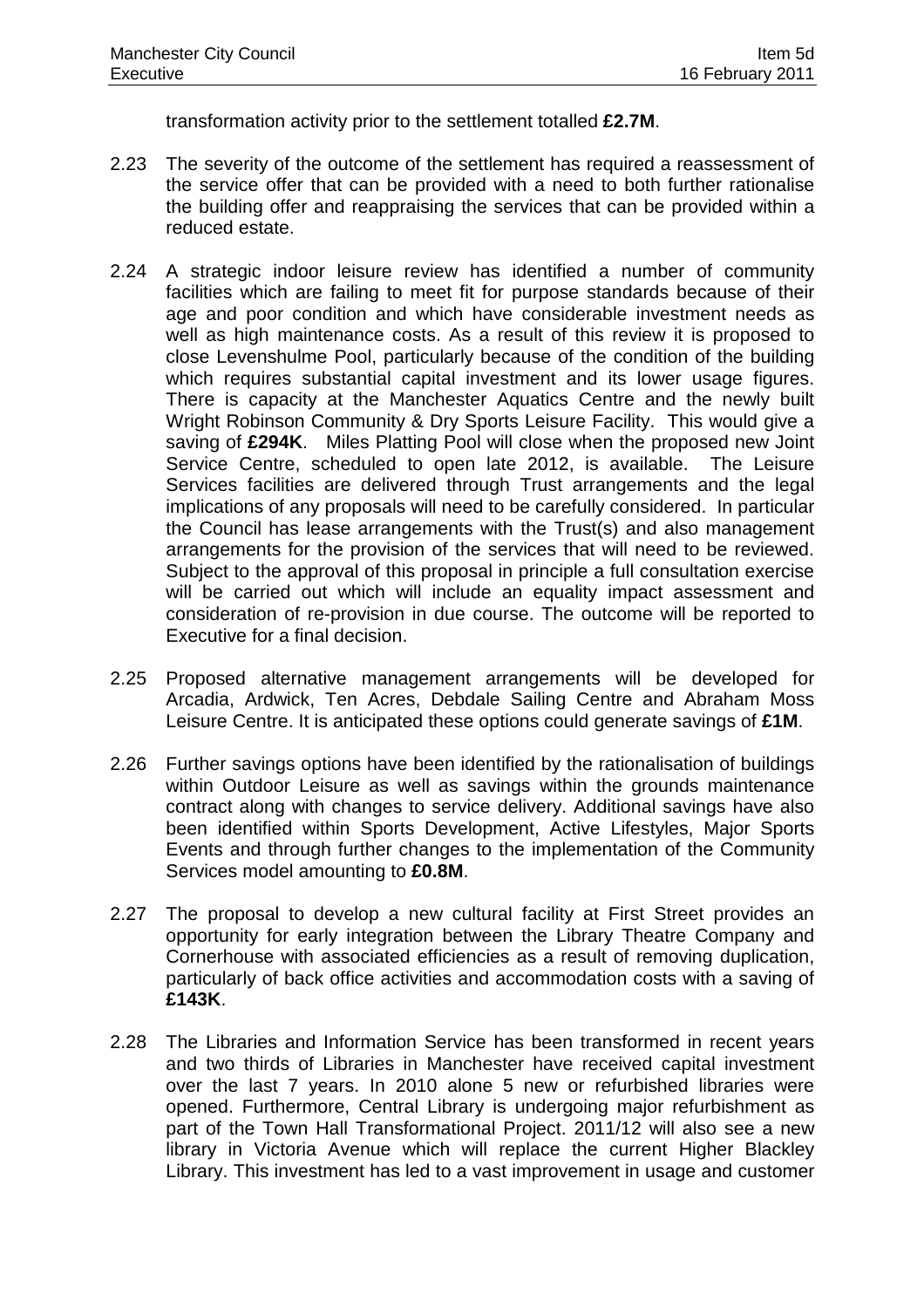and resident satisfaction as well as a shift towards greater use of self service technology and take up of web based library services. As part of the planned savings through AIM and transformation **£841K** savings have been identified.

- 2.29 However, the settlement outcome has necessitated a full review of library provision and the services delivered from libraries. Efficiencies from facilities management, a reduction in the book fund and seeking alternative funding for homework club provision will save **£733K**.
- 2.30 Further savings of **£1.357M** must be found from the Library Service and this will require a full review which will take into account the recent investment in new libraries, usage, the proximity and accessibility of other provision, and also the condition of the building stock to determine opportunities for future reprovision and different delivery models taking into account the long term library strategy. The review will look at current opening hours and mobile library services.
- 2.31 As a result of investment and new libraries that opened over the last year, the review will consider the closure of Clayton and East City Libraries following the opening of the new Beswick Library (Sept 2010); the closure of Rackhouse Library following the opening of the new Brooklands Library (Oct 2010); the closure of Barlow Moor Library and to consider options for community provision; the relocation of Hulme Library is proposed to either Moss Side Leisure Centre or to the Zion Centre. Miles Platting Library will close when the new Joint Service Centre opens (late 2012).
- 2.32 All proposals will have to be considered against section 7 of the Public Libraries and Museums Act 1964 that requires a local authority to provide "comprehensive and efficient public Library Services for all persons desirous to make use thereof" having regard to "the general requirements and any special requirements both of adults and children." Proposals will also have to be considered against wider legislation such as the Equality Act 2010 to ensure equality of opportunity for service users. The outcome of that consultation together with an equality impact assessment and consideration of local needs will be reported back to Executive for a final decision.

### **E. Core**

- 2.33 The Business Support Unit currently incorporates Civil Contingencies, Customer and Community Engagement, the development and implementation of the Neighbourhood Focus Policy and Environmental Strategy and has a small administration capability. These services are being reviewed as part of the wider review of neighbourhood and corporate back office support services. These functions, along with a review of the current locations which services operate from will deliver **£1.37M** savings over the two year period as part of the MTFP.
- 2.34 Following the settlement further cross cutting savings and channel shift efficiencies will deliver **£1.72M**. Proposals to seek alternative sources of income and downsize the Environmental Strategy Team will generate **£475K**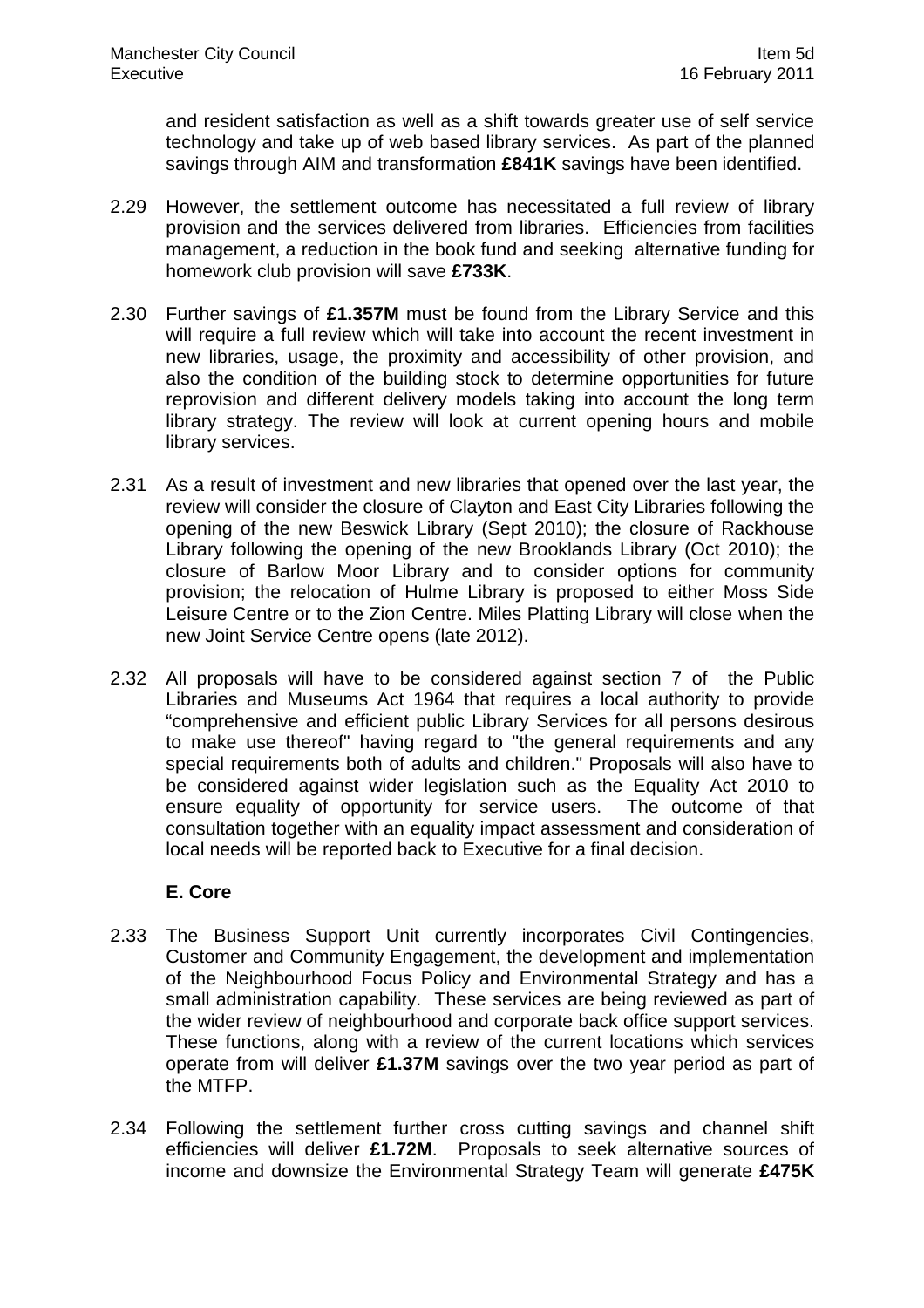savings. Developments of Greater Manchester models for both Civil Contingencies and the Environmental Service are under consideration.

2.35 A schedule of the proposed savings identified in this report is provided at Appendix 1.

### **3.0 Partnerships**

- 3.1 A benefit of the development of Neighbourhood Delivery teams, which are key to the directorate's transformational programme, will be the strengthening of partnership working at both a strategic and neighbourhood / operational level. Opportunities to align, reduce duplication and ultimately integrate with neighbourhood policing (for example) are the subject of more detailed work and piloting with GMP. Co-location and sharing back office or support functions provide opportunities for further savings and are being investigated.
- 3.2 Registered Providers undertake a range of activity within neighbourhoods across the City and there is a recognition and willingness to reduce duplication and work collaboratively with Neighbourhood Services to secure more effective and efficient working.
- 3.3 The relationships with the Manchester Sport and Leisure Trust, Velodrome Trust and Wythenshawe Forum Trust have been significant in terms of the investment and development of the Indoor Leisure offer across the City. A wide range of other sport organisations also work closely with the directorate and work is ongoing to ensure that the opportunities for economies of scale and eliminating duplication are being implemented. This work will focus across the directorate's sports partnerships in the areas of overhead costs, executive/back office functions and IT & communications. This will be achieved in the context of continuing to build on the City's priorities, such as high quality major events, sport development and quality facilities and programmes.
- 3.4 The directorate works with and commissions services from a wide range of third sector providers including the Environmental Sector and Climate Change organisations supporting the development of the City Council's Climate Change strategies. This work is closely aligned to securing energy and other budget savings and will remain a key priority for the Council.
- 3.5 The level of funding previously provided to third sector organisations is projected to decrease by approximately half in 2011/12 as a result of the overall funding reductions. However, further opportunities for the involvement of the third sector will be presented through the pursuit of alternative management arrangements for a number of the current facilities operated directly by the directorate.
- 3.6 The commitment made by volunteers and community activity to the priorities of the City and in particular to the work of the directorate are well recognised, most notably through the annual 'Proud of' awards. Community guardians, sports events / clubs, volunteers, friends of parks groups and environmental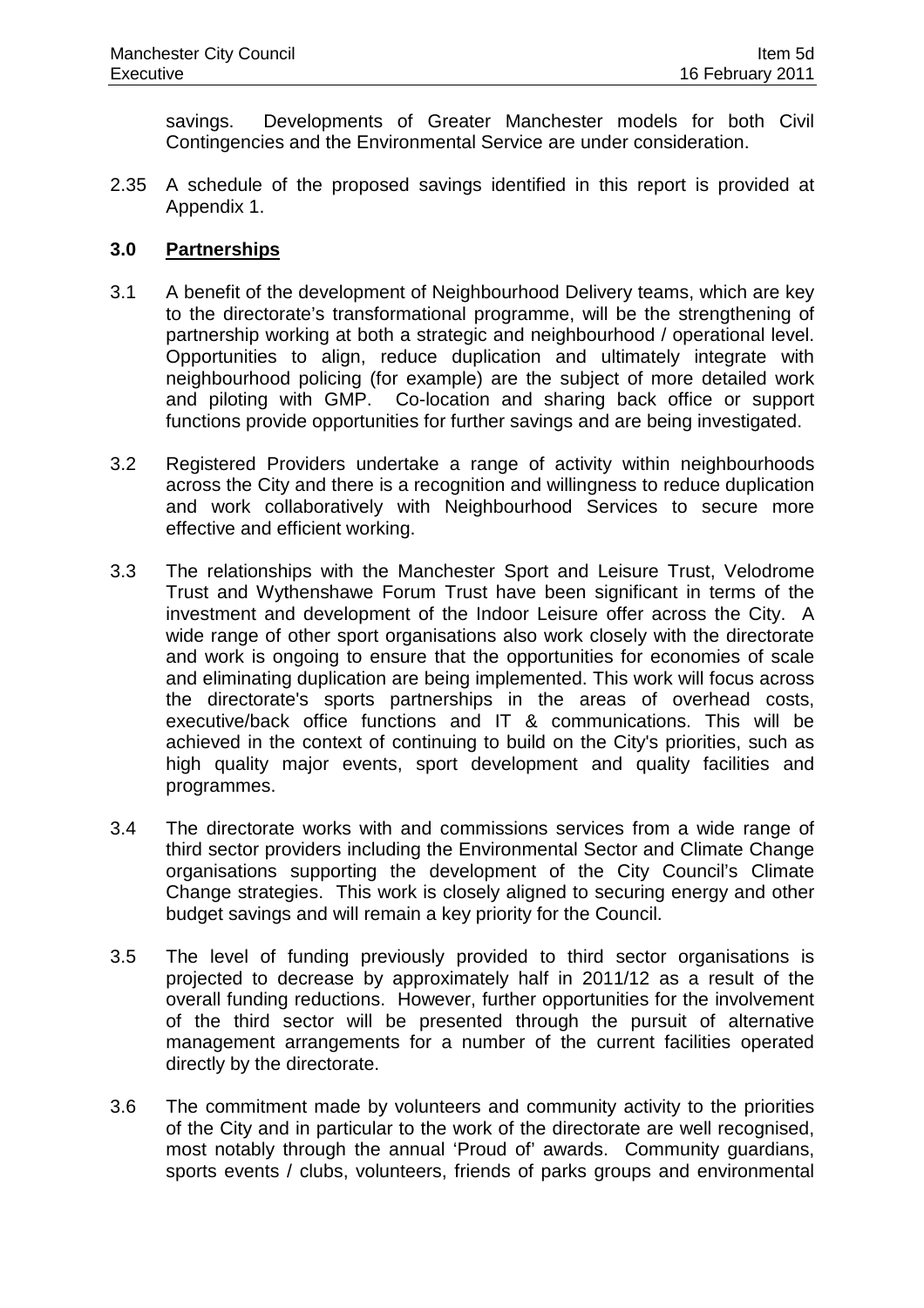campaigners all provide an essential resource which will become ever more essential as the resources available within the City are reduced. The Sports Volunteers Bureau model, which has recruited and deployed over 1100 new volunteers over the last 12 months and its links to work experience and apprenticeships will be developed as a Community Services wide resource and will be further developed across the directorate.

3.7 It is essential that our partners and community organisations are fully consulted on the key proposals being brought forward to respond to the budget reductions required and to ensure full account is taken of the impact on particular groups of residents. Equality impact assessments and associated reviews will be undertaken to address this.

### **4.0 Growth**

- 4.1 Pre approved growth of **£3.1M** has been applied in respect of waste and recycling to take account of the increase in the levy as a result of the PFI arrangement with the GMWDA and **£2.4M** has been applied to Private Sector Housing to take account of the reductions in specific grants.
- 4.2 Further growth has been approved to mainstream the one off funding of **£1.85M** for Highways and **£1.2M** in respect of historic pension costs.

#### **5.0 Impact on Residents, Communities and Customers**

- 5.1 There can be no doubt that services will be reduced and residents, stakeholders and staff will find some of the proposals particularly difficult. We will ensure that the required consultation is carried out as comprehensively as possible and that every opportunity is taken to explain how the directorate intends to re-provide some of the services as opportunities and economic growth permits.
- 5.2 Equality impact assessments of all major reductions will be carried out.
- 5.3 We will use the opportunities provided through the reform of public services across the City, to maximise our role with partners, integrating the delivery of services to residents, in particular with Registered Providers and the Police.

### **6.0 People Impact**

- 6.1 The overall scale of change within Neighbourhood Services through the planned delivery of the TOM was already anticipated to be significant requiring a reduction of 238 FTE posts. The revised projection forecasts an additional 157 posts over the next two year period, giving a total reduction of 395 FTEs, 244 in 2011/12 and 151 in 2012/13. This includes the proposed FTE reductions which were reflected in the Personnel Committee report of 19 January 2011.
- 6.2 Continued engagement with staff and opportunities for them to participate in the transformation will remain a high priority. The full extent on the impact of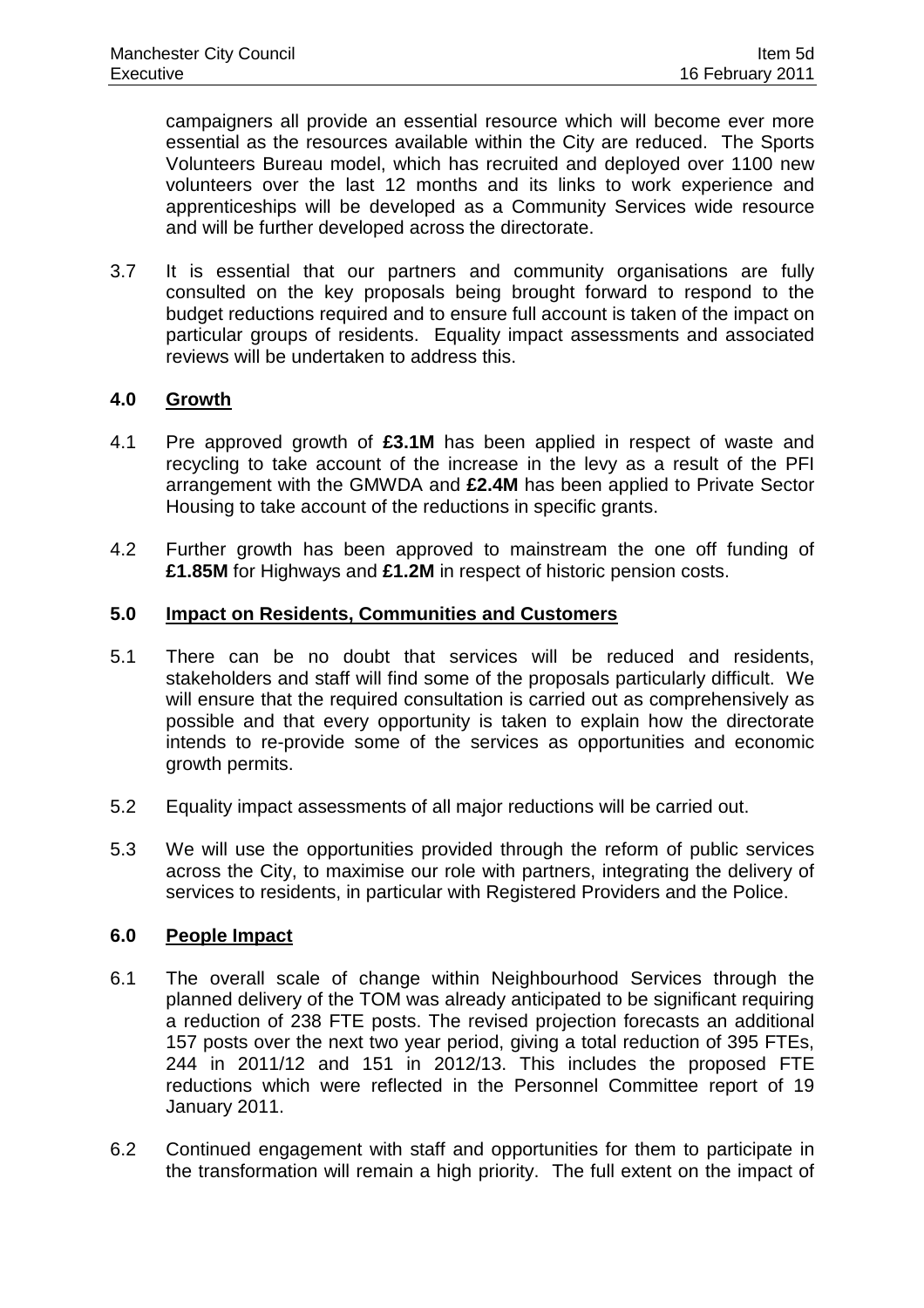specific roles will not be fully understood until the details of the proposals have been worked up and engagement with staff in services has taken place. Initial discussions with Heads of Service indicate that these potential savings cannot be achieved without impact on service delivery.

- 6.3 The areas of biggest impacts are as follows:
- Neighbourhood Delivery remains one of the biggest priorities for Neighbourhood Services. The revised proposal which takes the overall FTE reduction to 197 will be delivered through developing generic roles within revised structures, enabling reductions to be achieved through increased flexibility. This will be supported by changes to service delivery. Reductions in Capital Funding and Working Neighbourhoods fund realise a reduction of 36 FTE across both Private Sector Housing, Waste and Recycling and Highways.
- Within Community Services budget proposals include an overall reduction of 106 FTE though delivery of the new model, revised management arrangements as well as changes to the mobile library service and the Library Theatre Company. There will be an impact on staff currently employed by SERCO in Leisure establishments where a reduction of circa 20 FTE will be required. We are currently discussing with SERCO to determine the best options for managing this reduction.
- The overall reduction in FTEs captured as part of the services identified in the Business Units programme is currently 25. This includes pest control as well as reductions in community transport. This number may increase depending on the services that other directorates commission in the future.
- A reduction of 26 FTE will be realised through the streamlining and rationalisation of back office functions across a range of administrative areas with a reduction of 5 FTE in the Environmental Strategy function.
- 6.4 Through detailed workforce planning further analysis will be undertaken to map the skills of the remaining workforce resulting from the take up envisaged through the VS/VER scheme.

### **7.0 Implementation and Risk Management**

- 7.1 This report sets out a detailed response to the significant challenges presented as a result of the budget settlement. Our commitment to the vision of an effective, responsive and integrated directorate delivering high quality universal and specialist services to Manchester residents remains absolutely central to how we propose to implement the savings and service reduction proposals.
- 7.2 The proposals, as well as being subject to Equality Impact Assessments and consultation where required, will have detailed implementation plans, incorporated into the project management regime that underpins the transformation programme.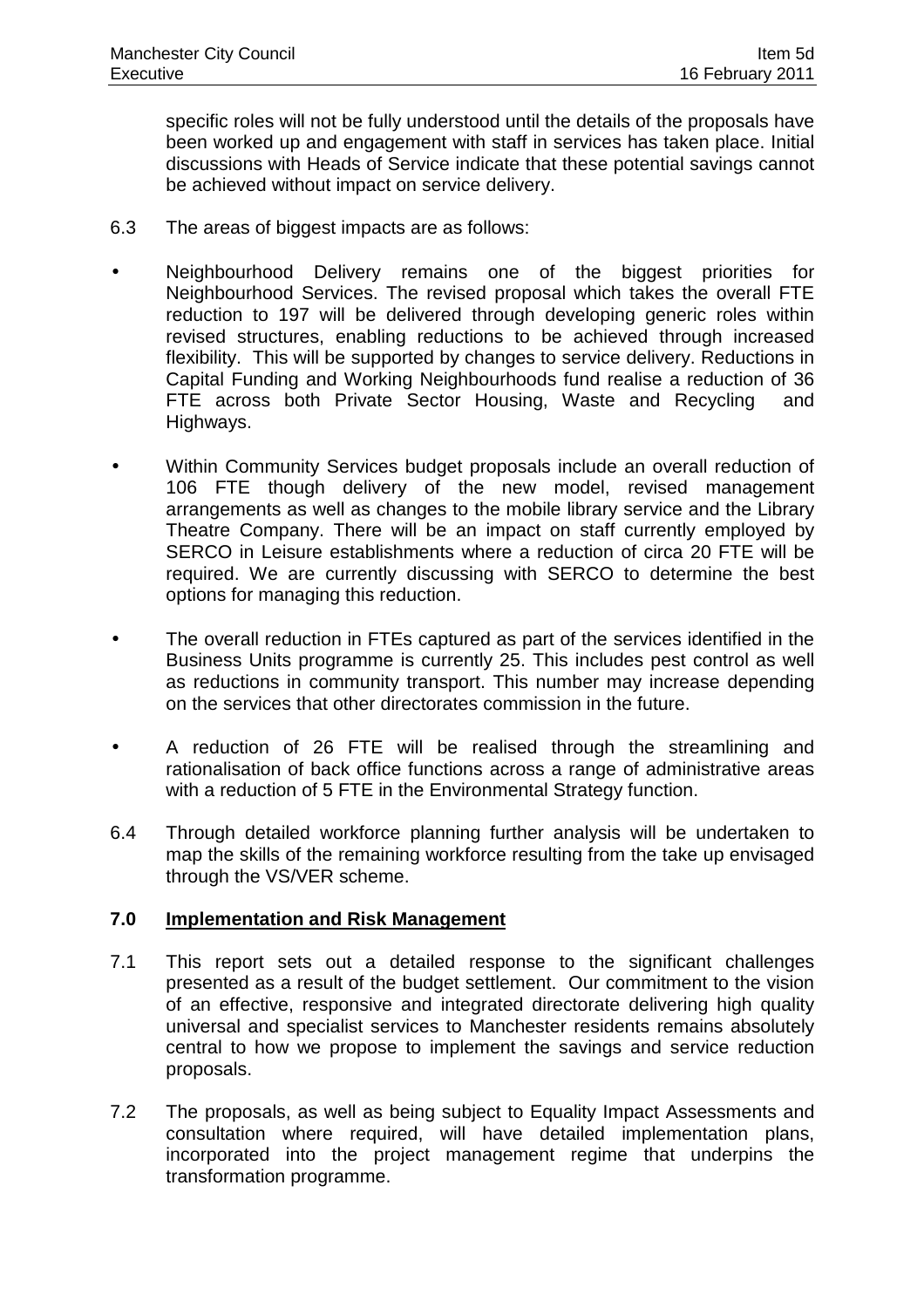- 7.3 There are a number of significant risks inherent in the proposals being brought forward, not least the deliverability and the capacity of the team in the coming year to drive the transformation agenda and manage the required service reductions. Key risks in managing the large scale reductions which will depend upon the speed and numbers by which the workforce reduces will need to be carefully monitored.
- 7.4 Several of the proposals relate to service reviews, for example school crossing patrols, homework clubs, community transport which will need to be advanced with schools to ascertain the level of commitment to sustaining these services which directly support their pupils.
- 7.5 The risk register which has been developed as part of the transformational change programme will be reviewed to incorporate the additional risks arising from the new savings proposals.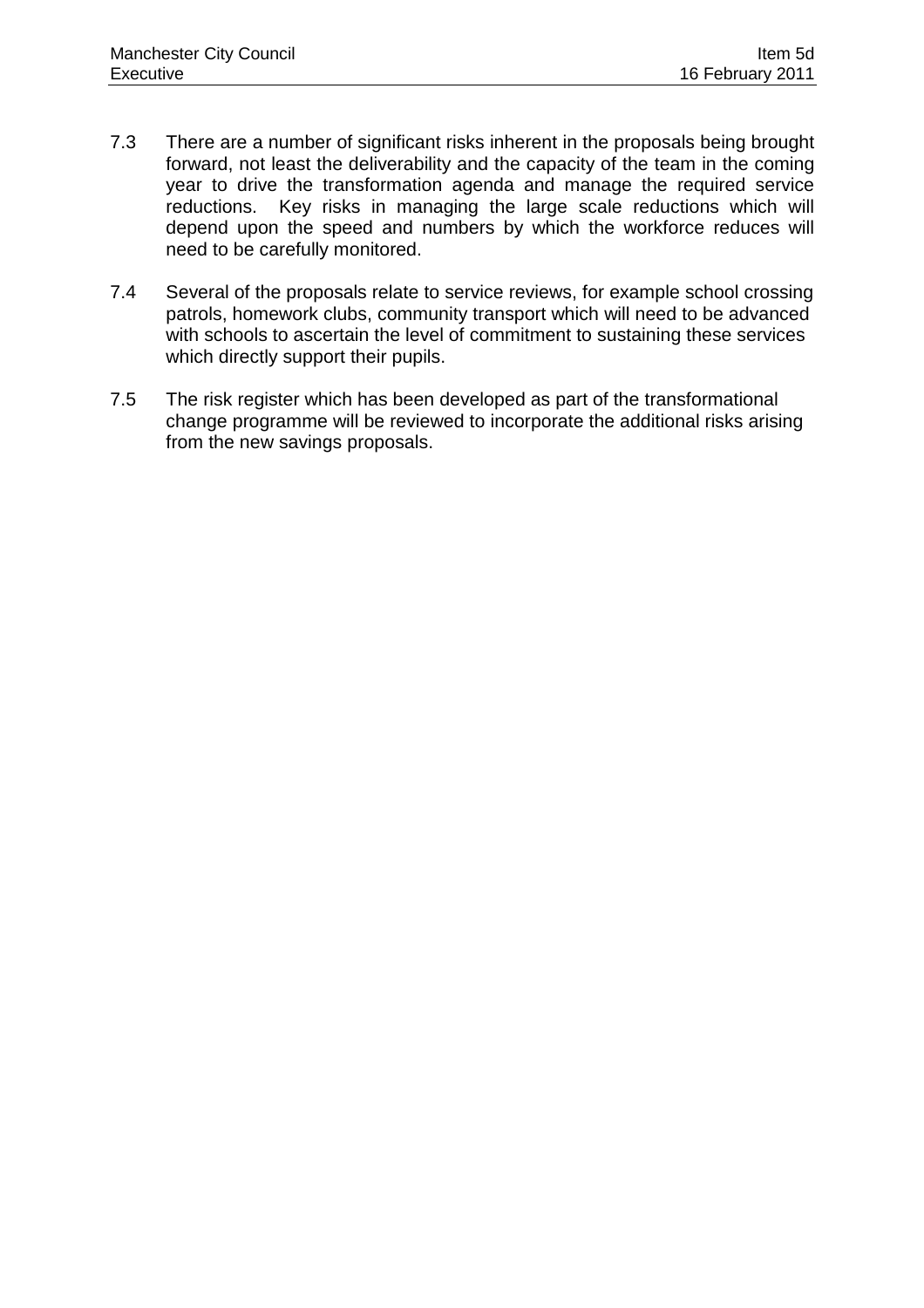Manchester City Council and the control of the control of the control of the control of the control of the control of the control of the control of the control of the control of the control of the control of the control of Executive 16 February 2011Appendix 1 - Detail of Proposal **Type of Saving Amount of Saving Amount of Saving Amount of Saving Amount of Saving 2011/12 2012/13 Total £,000 £,000 £,000 Neighbourhood Services BUSINESS UNITS** Business Units - planned efficiencies in provision across all services and the maximisation of income Business Units - Pest Control: revised business model **Existing AIM** Existing AIM Existing AIM | 839 <sup>9</sup> <sup>848</sup> M 200 0 200<br>M 100 0 100 Business Units - efficiencies in Parking Existing Existing AIM Existing AIM M | 190 | 0 | 190<br>M | 190 | 1 Business Units - efficiencies in Bus Lanes **Existing AIM** Existing AIM M | 100 | 100<br>M | 100 | 100 Business Units - efficiencies in CCTV **Existing AIM** Existing AIM M 100 0 100<br>naise 27 0 27 Business Units - Parking: Six additional bus lane cameras Further Further Efficiencies Further Efficiencies 27 7 | 0 | 27 Business Units - Parking: Six additional CCTV cameras Function Communication Communication COTV cameras Function COTV cameras Function COTV cameras Function COTV cameras Function Communication COTV cameras Function COTV ca 1 | 0 | 61 Business Units - additional general efficiencies and income generation opportunities Further Efficiencies (400 0 | 400 Business Units - review of all internally provided services to release savings to internal Council customers Business Units - Pest Control: further efficiencies within business model Further Efficiencies 150 Further Efficiencies | 0 3,000 3,000  $\begin{array}{c|c} 150 & 0 & 150 \\ 120 & 175 & 295 \end{array}$ Business Units - Public Conveniences - closure of all current units (excluding Mount Street) and review of contract **Parking / Fees and Charges** Further Efficiencies <sup>175</sup> <sup>295</sup> Business Units - Parking: introduce full cashless system across the City immediately Further Efficiencies | 444 4 0 444 Business Units - Parking: reduced Civil Enforcement Officers Function Communication of Further Efficiencies Function 300 0 300 Business Units - Parking: introduce Sunday charging, extend CPZ hours (7am-7pm) and increase on street charges following strategic parking review Further Efficiencies | 815 <sup>300</sup> 1,115 Business Units - Parking: introduce charging for district centre car parks following strategic parking review **NEIGHBOURHOOD DELIVERY TEAMS** Further Efficiencies | 173 <sup>0</sup> <sup>173</sup> Transformation of services through the implementation of the Neighbourhood Delivery Team model. Transformation includes current resources within Street Management, Private Sector Housing, Highways, Street Scene, Manchester Contracts and Public Protection. Highways - efficiency savings **Existing AIM** 0 Existing AIM 13,551 1,749 5,300 0 | 250 | 250 Private Sector Housing - general efficiencies around office utilisation, empty properties, tenancy advice and work in default activity. Existing AIM | 647 <sup>0</sup> <sup>647</sup> NDT - additional savings through further reductions to both management and front line staffing levels Waste and Recycling - implementation of service prioritisation proposals to maximise Further Efficiencies | 551 <sup>271</sup> <sup>822</sup> recycling Further Efficiencies | 1,000 <sup>797</sup> 1,797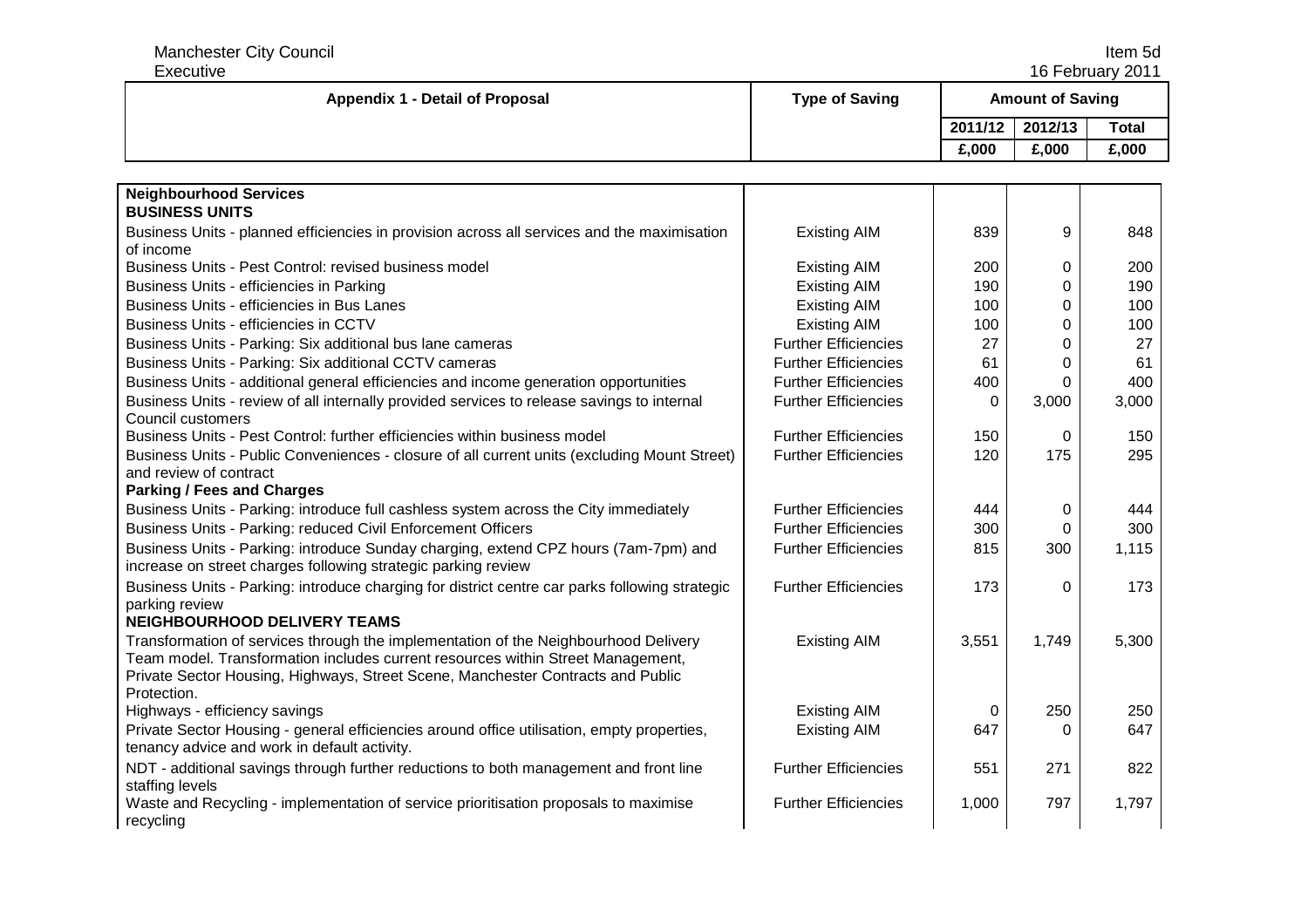Manchester City Council Item 5d

16 February 2011

| Executive<br>16 February 2011                                                                                                                       |                             |                         |          |              |
|-----------------------------------------------------------------------------------------------------------------------------------------------------|-----------------------------|-------------------------|----------|--------------|
| <b>Appendix 1 - Detail of Proposal</b>                                                                                                              | <b>Type of Saving</b>       | <b>Amount of Saving</b> |          |              |
|                                                                                                                                                     |                             | 2011/12                 | 2012/13  | <b>Total</b> |
|                                                                                                                                                     |                             | £,000                   | £,000    | £,000        |
|                                                                                                                                                     |                             |                         |          |              |
| Waste and Recycling - containerisation for 15,000 households                                                                                        | <b>Further Efficiencies</b> | 150                     | 0        | 150          |
| Waste and Recycling - bulky, flytip, and passage clearance process changes                                                                          | <b>Further Efficiencies</b> | 200                     | 0        | 200          |
| Waste and Recycling - charging £25 for replacement refuse bins (excludes recycling bins)                                                            | <b>Further Efficiencies</b> | 308                     | 0        | 308          |
| Waste and Recycling - missed bin process change, waste sacks provided in lieu of<br>additional unscheduled bin collection                           | <b>Further Efficiencies</b> | 50                      | $\Omega$ | 50           |
| Waste and Recycling - collection day changes to reduce 1 collection round                                                                           | <b>Further Efficiencies</b> | 150                     | 0        | 150          |
| Waste and Recycling - bulky waste charge for 3 or more collections per household per<br>annum                                                       | <b>Further Efficiencies</b> | 105                     | $-28$    | 77           |
| Private Sector Housing - additional staffing efficiencies from transaction, access,<br>administration and policy and performance.                   | <b>Further Efficiencies</b> | 108                     | 220      | 328          |
| Street Management - reduce street washing, by 50%, to remove chewing gum (sub<br>contract)                                                          | <b>Further Efficiencies</b> | 100                     | $\Omega$ | 100          |
| Street Management - reduction in NFS schemes (grass cuttings, green spaces and<br>promotions)                                                       | <b>Further Efficiencies</b> | 298                     | $\Omega$ | 298          |
| Street Management - cancellation of new CCTV cameras                                                                                                | <b>Further Efficiencies</b> | 21                      | 0        | 21           |
| Street Management - increase badge fees for handing out flyers from £5 to £15.                                                                      | <b>Further Efficiencies</b> | 50                      | 0        | 50           |
| Street Management - review of vehicle pound hours of operation                                                                                      | <b>Further Efficiencies</b> | 60                      | 0        | 60           |
| Savings from WNF schemes now mainstreamed.                                                                                                          | <b>Further Efficiencies</b> | 796                     | 0        | 796          |
| Highways - efficiencies from a reduction in the capital programme                                                                                   | <b>Further Efficiencies</b> | 1,000                   | 0        | 1,000        |
| Highways - Review funding for school crossing patrols in conjunction with Schools.                                                                  | <b>Further Efficiencies</b> | 0                       | 626      | 626          |
| Highways - Review funding for provision of road safety education service with Schools                                                               | <b>Further Efficiencies</b> | 132                     | 0        | 132          |
| Highways - Network Management, implementation of GMRAPS (inspections) resulting in<br>additional income                                             | <b>Further Efficiencies</b> | 50                      | 100      | 150          |
| <b>COMMUNITY BASED SERVICES</b>                                                                                                                     |                             |                         |          |              |
| Implementation of transformation programme -efficiencies from implementing CBS staffing<br>structure                                                | <b>Existing AIM</b>         | 298                     | 147      | 445          |
| Community Based Services - further reduction in management posts                                                                                    | <b>Further Efficiencies</b> | 66                      | 34       | 100          |
| Integration of Cultural Services management and other potential synergies from integrating<br>other community service activities into the CBS model | <b>Further Efficiencies</b> | 200                     | 0        | 200          |
| Leisure                                                                                                                                             | <b>Existing AIM</b>         |                         |          |              |
| Leisure - general efficiencies from rationalisation of park buildings and contracted services                                                       | <b>Existing AIM</b>         | 125                     | 25       | 150          |
| Leisure - increase allotment rents and deliver efficiencies                                                                                         | <b>Existing AIM</b>         | 30                      | 0        | 30           |
| Leisure - review River Valleys structure and management model                                                                                       | <b>Existing AIM</b>         | 140                     | 0        | 140          |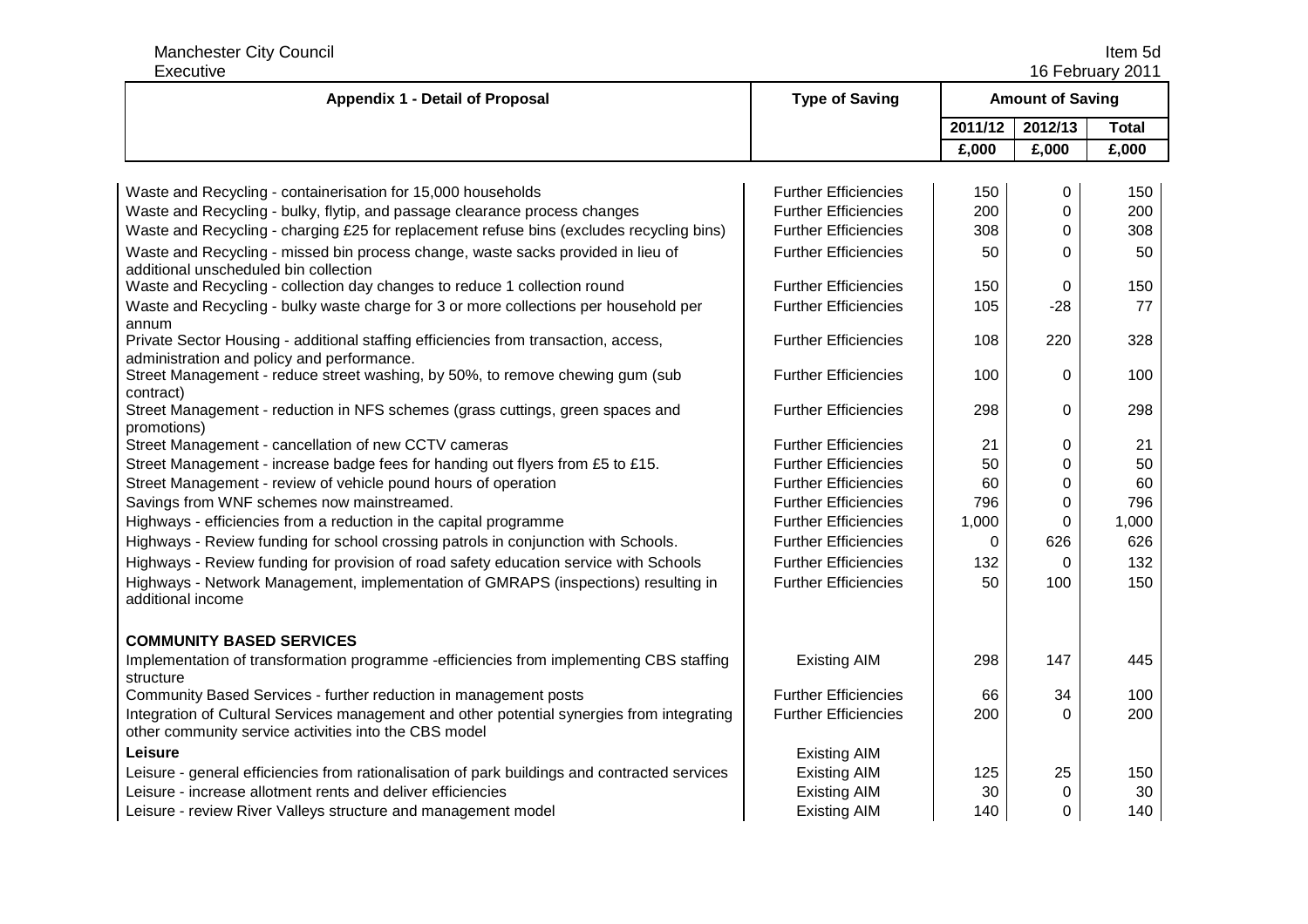Manchester City Council Item 5d

ltem 5d<br>16 February 2011

| Executive<br>16 February 2011                                                                                                                                        |                             |          |                         |              |
|----------------------------------------------------------------------------------------------------------------------------------------------------------------------|-----------------------------|----------|-------------------------|--------------|
| <b>Appendix 1 - Detail of Proposal</b>                                                                                                                               | <b>Type of Saving</b>       |          | <b>Amount of Saving</b> |              |
|                                                                                                                                                                      |                             | 2011/12  | 2012/13                 | <b>Total</b> |
|                                                                                                                                                                      |                             | £,000    | £,000                   | £,000        |
|                                                                                                                                                                      |                             |          |                         |              |
| Leisure - rationalise management and governance arrangements across sport in the City                                                                                | <b>Existing AIM</b>         | 137      | 141                     | 278          |
| Leisure - sports development efficiencies                                                                                                                            | <b>Existing AIM</b>         | 39       | $\Omega$                | 39           |
| Leisure - increased income generation and reduced grants                                                                                                             | <b>Existing AIM</b>         | 338      | 10                      | 348          |
| Leisure - events at Eastlands to be funded by rental income from MCFC                                                                                                | <b>Existing AIM</b>         | 205      | 0                       | 205          |
| Leisure - centralisation and rationalisation of back office / business support functions                                                                             | <b>Existing AIM</b>         | 76       | 0                       | 76           |
| Leisure - review of Active Lifestyle programme                                                                                                                       | <b>Existing AIM</b>         | 50       | 25                      | 75           |
| Leisure - explore and implement revised management arrangements across the City for a<br>range of leisure facilities                                                 | <b>Further Efficiencies</b> | 173      | 808                     | 981          |
| Leisure - reduction to major sport events budget                                                                                                                     | <b>Further Efficiencies</b> | 350      | 0                       | 350          |
| Leisure - reduction in grounds maintenance management                                                                                                                | <b>Further Efficiencies</b> | 75       | 0                       | 75           |
| Leisure - reduction in Green Flag budgets                                                                                                                            | <b>Further Efficiencies</b> | 40       | 0                       | 40           |
| Leisure - closure of Levenshulme pool                                                                                                                                | <b>Further Efficiencies</b> | 73       | 221                     | 294          |
| Leisure - reduction in funding for new children's play areas (approx. 50%)                                                                                           | <b>Further Efficiencies</b> | 65       | 0                       | 65           |
| Leisure - cancellation of planned NFS schemes (contracted)                                                                                                           | <b>Further Efficiencies</b> | 100      | $-100$                  | $\Omega$     |
| <b>Libraries</b>                                                                                                                                                     |                             |          |                         |              |
| Libraries - reduced ICT replacement programme                                                                                                                        | <b>Existing AIM</b>         | 50       | 0                       | 50           |
| Libraries - development of generic roles                                                                                                                             | <b>Existing AIM</b>         | 53       | 98                      | 151          |
| Libraries - rationalisation of ICT facilitators (50% reduction)                                                                                                      | <b>Existing AIM</b>         | 146      | 72                      | 218          |
| Libraries - remodelling of stock management function (approximately 40% reduction)                                                                                   | <b>Existing AIM</b>         | 182      | 90                      | 272          |
| Libraries - reduction in departmental book fund (approximately 15%)                                                                                                  | <b>Existing AIM</b>         | 50       | 100                     | 150          |
| Libraries - further reduction to book fund (further 5%)                                                                                                              | <b>Further Efficiencies</b> | 50       | $\Omega$                | 50           |
| Libraries - efficiencies within Facilities Management                                                                                                                | <b>Further Efficiencies</b> | 170      | 84                      | 254          |
| Libraries - homework support provision to cease or be directly funded by schools from July<br>2011                                                                   | <b>Further Efficiencies</b> | 322      | 107                     | 429          |
| Libraries - rationalisation of library service points following consultation, potential closure of<br>Clayton, East City, Rackhouse, Barlow Moor and Hulme libraries | <b>Further Efficiencies</b> | 99       | 295                     | 394          |
| Libraries - review of opening hours                                                                                                                                  | <b>Further Efficiencies</b> | 313      | 150                     | 463          |
| Libraries - review of mobile library service and options for reprovision for those most in                                                                           | <b>Further Efficiencies</b> | 350      | 150                     | 500          |
| need<br><b>Library Theatre Company</b>                                                                                                                               |                             |          |                         |              |
| Library Theatre Company efficiencies                                                                                                                                 | <b>Existing AIM</b>         |          |                         |              |
|                                                                                                                                                                      | <b>Further Efficiencies</b> | 30<br>96 | 0<br>17                 | 30<br>113    |
| Library Theatre Company - further efficiencies from renegotiated deals, reduced staffing<br>and integration with Cornerhouse.                                        |                             |          |                         |              |
|                                                                                                                                                                      |                             |          |                         |              |